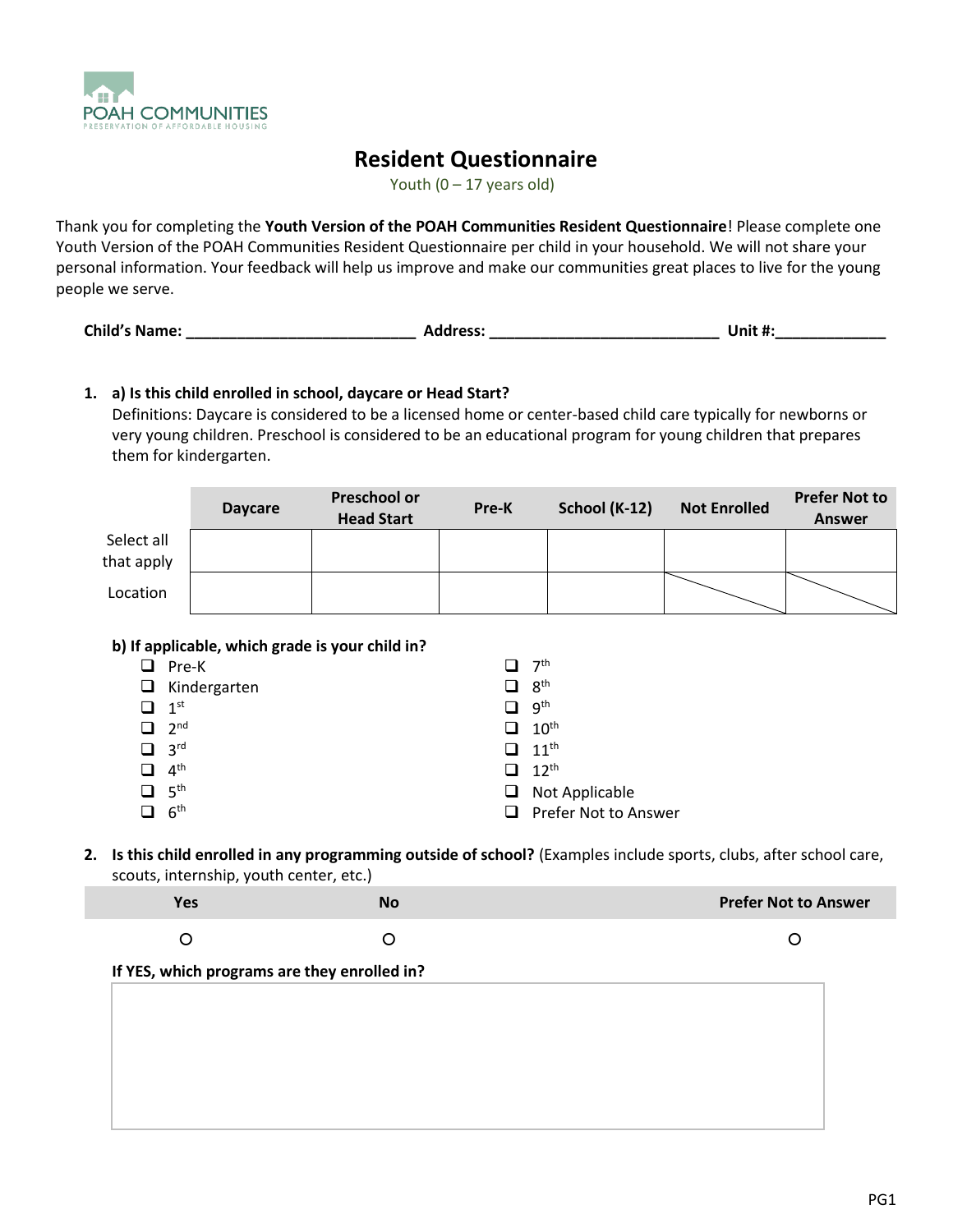- *3.* **Here are some examples of types of programs we may be able to offer or refer your child to. Which of these do you think your child would be most interested in?** *Please select all that apply:*
	- ❑ Afterschool Programs
	- ❑ Tutoring Programs
	- ❑ Summer Programs (Summer camp, summer lunch program)
	- ❑ Art programs (visual art, theater, music, dance)
	- ❑ Outdoor education programs (nature education, environmental science)
	- ❑ Budgeting/Financial Education for Youth
	- ❑ College Preparation
	- ❑ GED/Hi-SET Preparation
	- ❑ Basic Computer Skills (getting online, Microsoft Office)
- ❑ Advanced Computer Skills (coding, data analysis)
- ❑ Fitness Activities (sports, dance, fitness education)
- ❑ Healthy Cooking for Youth
- ❑ Housekeeping Basics
- ❑ Laptops/tablets to borrow for school
- ❑ Teen Employment
- ❑ Volunteering
- ❑ Other, please specify:

#### **4. Would you like help determining if you are eligible for the Child Tax Credit?**

| <b>Yes</b> | <b>No</b> | <b>Prefer Not to Answer</b> |
|------------|-----------|-----------------------------|
|            |           |                             |

#### **5. In general, how would you describe your child's physical health?**

| <b>Excellent</b> | <b>Very Good</b> | Good | Fair | Poor | <b>Prefer Not to</b><br><b>Answer</b> |
|------------------|------------------|------|------|------|---------------------------------------|
|                  |                  |      |      |      |                                       |

**6. Does your child have health conditions you currently manage?** *Please note that we only look at this information in aggregate so we can better understand which kinds of health-related supports or partnerships to pursue in your community. Please select all that apply:*

- ❑ Allergies (dietary)
- ❑ Allergies (seasonal)
- ❑ Asthma
- ❑ Autism
- ❑ Behavioral health/Mental Health
- ❑ COVID-19 or related complications from COVID-19
- ❑ Dental Issues/Cavities
- ❑ Diabetes

## **7. What type(s) of health insurance does your child have?**

- ❑ Private insurance
- ❑ Medicaid *(aka Children's Health Insurance Plan or "CHIP")*
- ❑ Other, please specify:
- ❑ Digestive Issues
- ❑ Obesity
- $\Box$  No, my child is not managing any health conditions
- ❑ Other, please specify:
- ❑ Prefer Not to Answer
- ❑ None
- ❑ Prefer Not to Answer